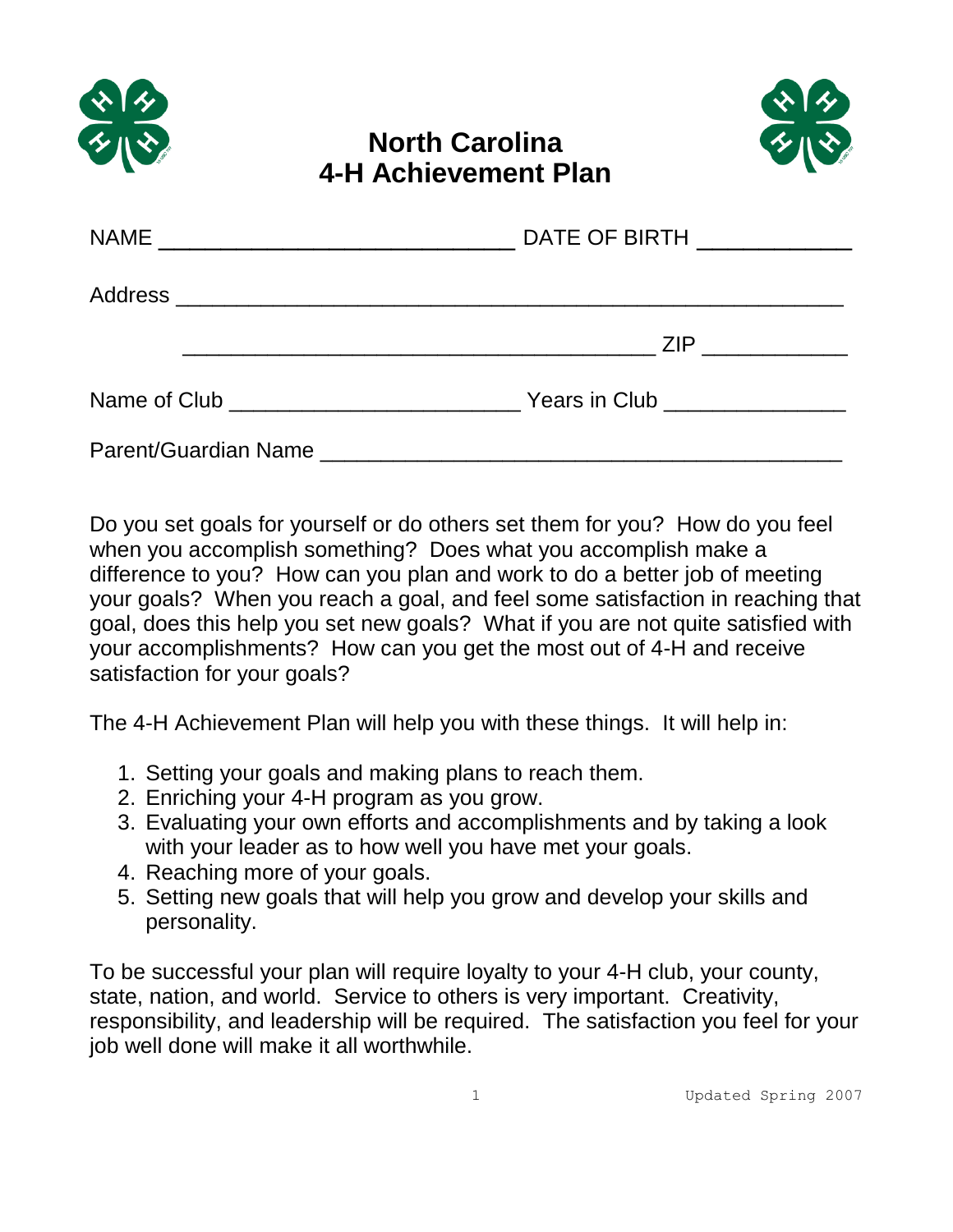Planning – To achieve your highest goals, plan your 4-H participation and set your goals at the start of your year or immediately after achieving a lower level. Use this achievement form to talk with your family and 4-H Leaders. Ask their advice in helping to set your goals and to help you accomplish them.

Directions:

- 1. Check the suggestions in the "Planned" column that you plan to accomplish.
- 2. Fill out the "Date Accomplished" column when you complete a requirement.
- 3. Check the highest award listed below for which you are applying.
- 4. Turn this in to your 4-H leader when you meet the minimum requirements for a Level.
- 5. Only one level may be reached each year in 4-H
- 6. You may begin the Achievement Plan at any time in your 4-H career. You must be 9 years old to begin the Green Clover Award. It may take more than 1 year to finish a level.

4-H'ers who strive and excel in improving themselves, their clubs, and their communities shall be given appropriate awards as follows:

- \_\_\_ Cloverbud 5-6 Achievement Award
- \_\_\_ Cloverbud 7-8 Achievement Award
- \_\_\_ Green Clover Achievement Award
- \_\_\_ Bronze Achievement Award
- Silver Achievement Award
- \_\_\_ Gold Achievement Award
- \_\_\_ Achievement Medal

The Certificates may be obtained from the State 4-H office for the Green, Bronze, Silver and Gold Achievement Awards. The Achievement Medal can be ordered from National 4-H Supply by the county.

# **5-6 Year Old Cloverbud Achievement Award**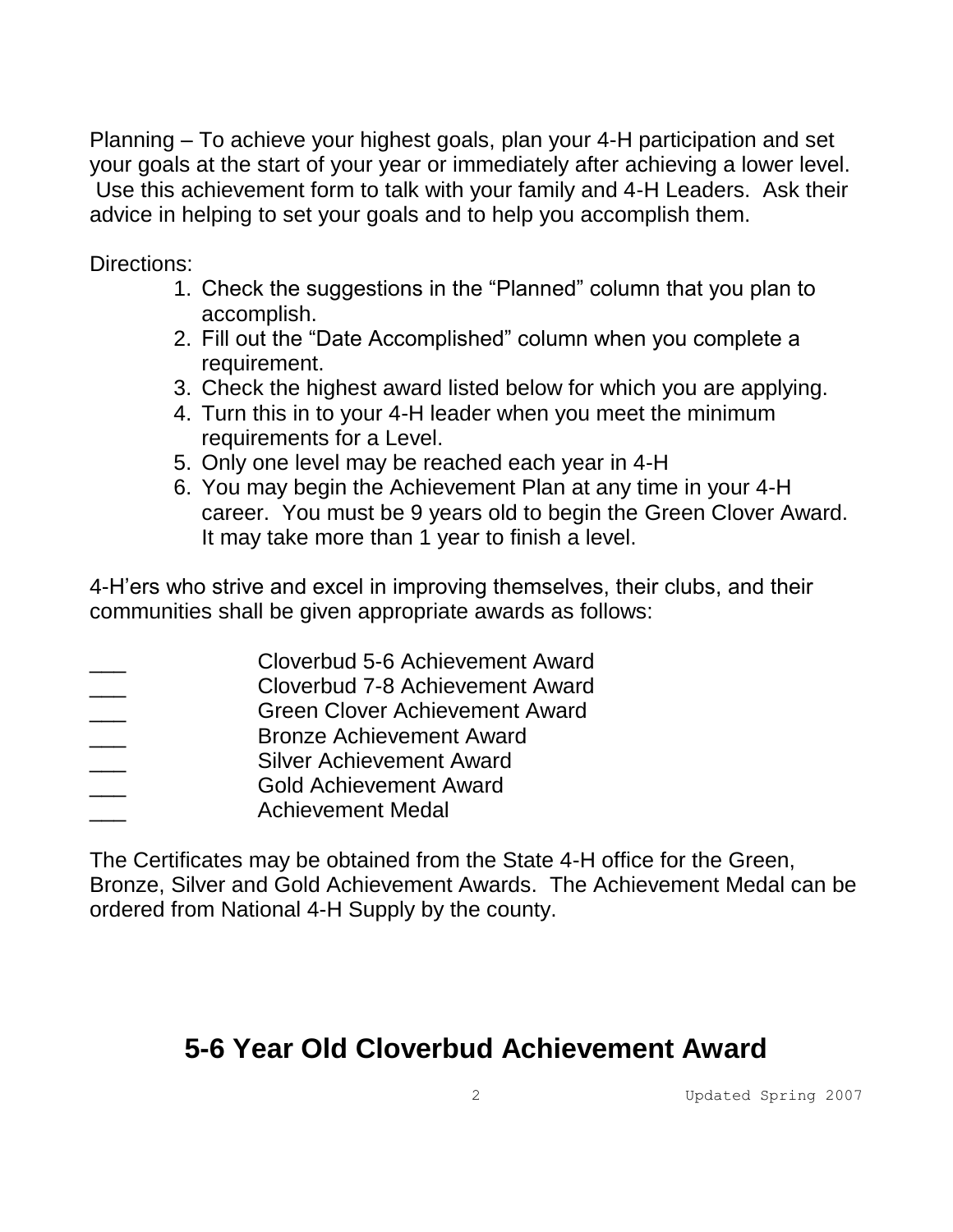#### **To be eligible you must do Requirements 1- 3 and 2 optional activities.**

| <b>Planned</b> | <b>Date</b><br><b>Completed</b> |    |                                                                                                   |
|----------------|---------------------------------|----|---------------------------------------------------------------------------------------------------|
|                |                                 | 1. | Attend at least 3/4th of the scheduled 4-H meetings.                                              |
|                |                                 | 2. | Have a planning meeting with your 4-H Leader.                                                     |
|                |                                 | 3. | Learn and lead the 4-H Pledge.                                                                    |
| <b>Planned</b> | <b>Date</b><br><b>Completed</b> |    | <b>Optional Activities</b>                                                                        |
|                |                                 |    |                                                                                                   |
|                |                                 | 4. | With your family's help, complete a Curriculum Book for                                           |
|                |                                 | 5. | Learn and lead the 4-H motto.                                                                     |
|                |                                 | 6. | Make a collage or draw a picture to show what you've<br>learned in 4-H and bring to club meeting. |

Upon completing requirements for this Level, sign your name below, have your parent/guardian sign, and give the total achievement plan to your club or group leader.

| Your Signature <u>New Your Signature</u>                                                 | Date ______________ |
|------------------------------------------------------------------------------------------|---------------------|
| Parent or Guardian Signature                                                             |                     |
| I have evaluated and approved this application for the Cloverbud Ruby Achievement Award. |                     |
|                                                                                          |                     |
| 7-8 Year Old Cloverbud Achievement Award                                                 |                     |
| To be eligible you must do Requirements 1-4 and 3 optional activities.                   |                     |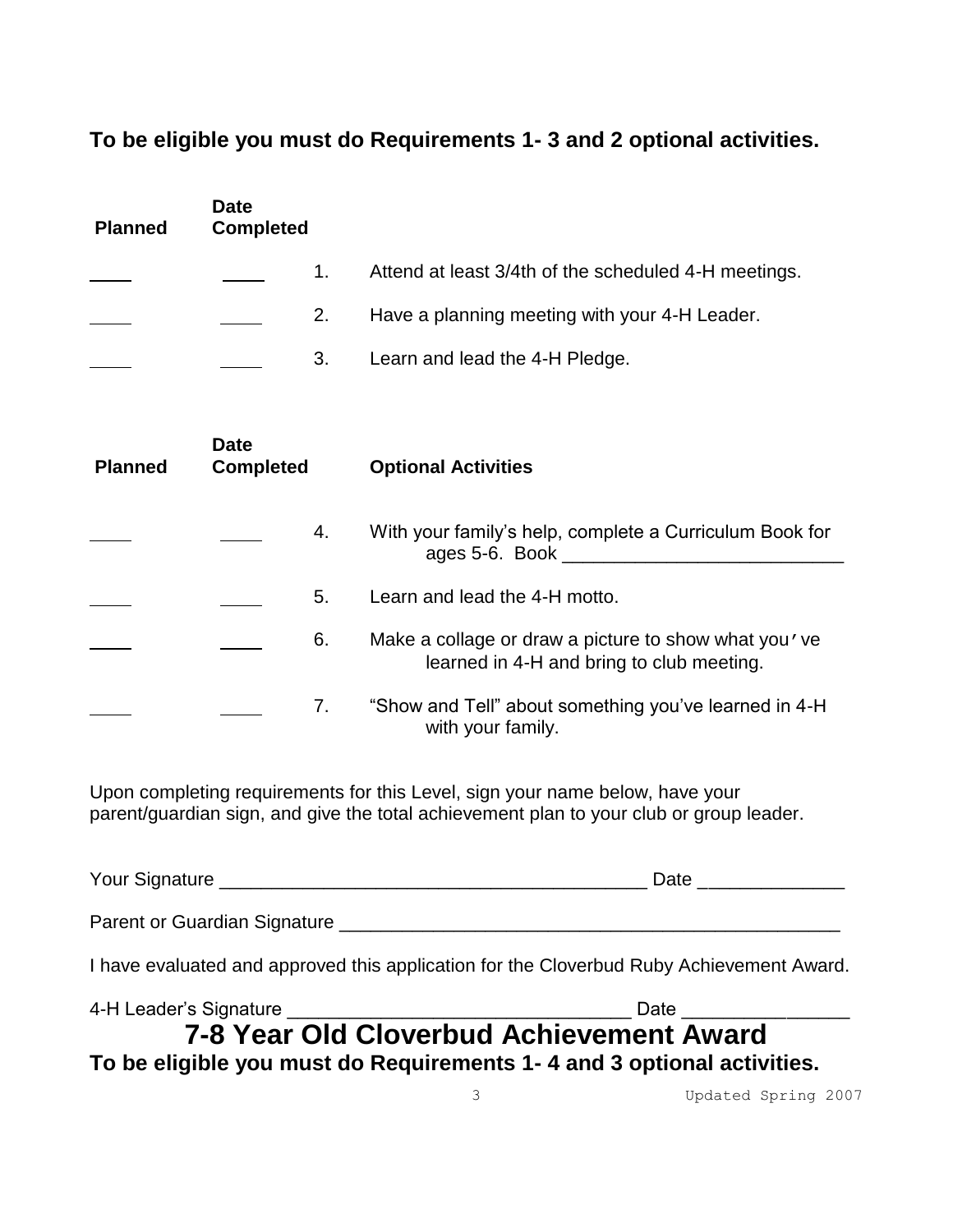| <b>Planned</b>   | <b>Date</b><br><b>Completed</b> |    |                                                                                                                                                                         |
|------------------|---------------------------------|----|-------------------------------------------------------------------------------------------------------------------------------------------------------------------------|
|                  |                                 | 1. | Attend at least 3/4th of the scheduled 4-H meetings.                                                                                                                    |
|                  |                                 | 2. | Participate in at least 1 county 4-H event. Event ____                                                                                                                  |
|                  |                                 | 3. | Learn and lead the 4-H Pledge.                                                                                                                                          |
|                  |                                 | 4. | Have a planning meeting with your 4-H Leader.                                                                                                                           |
| <b>Planned</b>   | <b>Date</b><br><b>Completed</b> |    | <b>Optional Activities</b>                                                                                                                                              |
|                  |                                 | 5. | With your family's help, complete a Curriculum Book for                                                                                                                 |
|                  |                                 | 6. | Lead the American Pledge at a 4-H meeting.                                                                                                                              |
|                  |                                 | 7. | Create a craft item that shows what you like about 4-H and<br>bring to a club meeting.                                                                                  |
|                  |                                 | 8. | "Show and Tell" about something you've learned in 4-H<br>with your family.                                                                                              |
|                  |                                 | 9. | Participate in one community service project. List ________                                                                                                             |
|                  |                                 |    | Upon completing requirements for this Level, sign your name below, have your<br>parent/guardian sign, and give the total achievement plan to your club or group leader. |
| Your Signature _ |                                 |    | Date                                                                                                                                                                    |
|                  |                                 |    |                                                                                                                                                                         |
|                  |                                 |    | I have evaluated and approved this application for the Cloverbud Sapphire Achievement                                                                                   |
| Award.           |                                 |    |                                                                                                                                                                         |
|                  |                                 |    | To be eligible you must do Requirements 1-4 and 4 optional activities.                                                                                                  |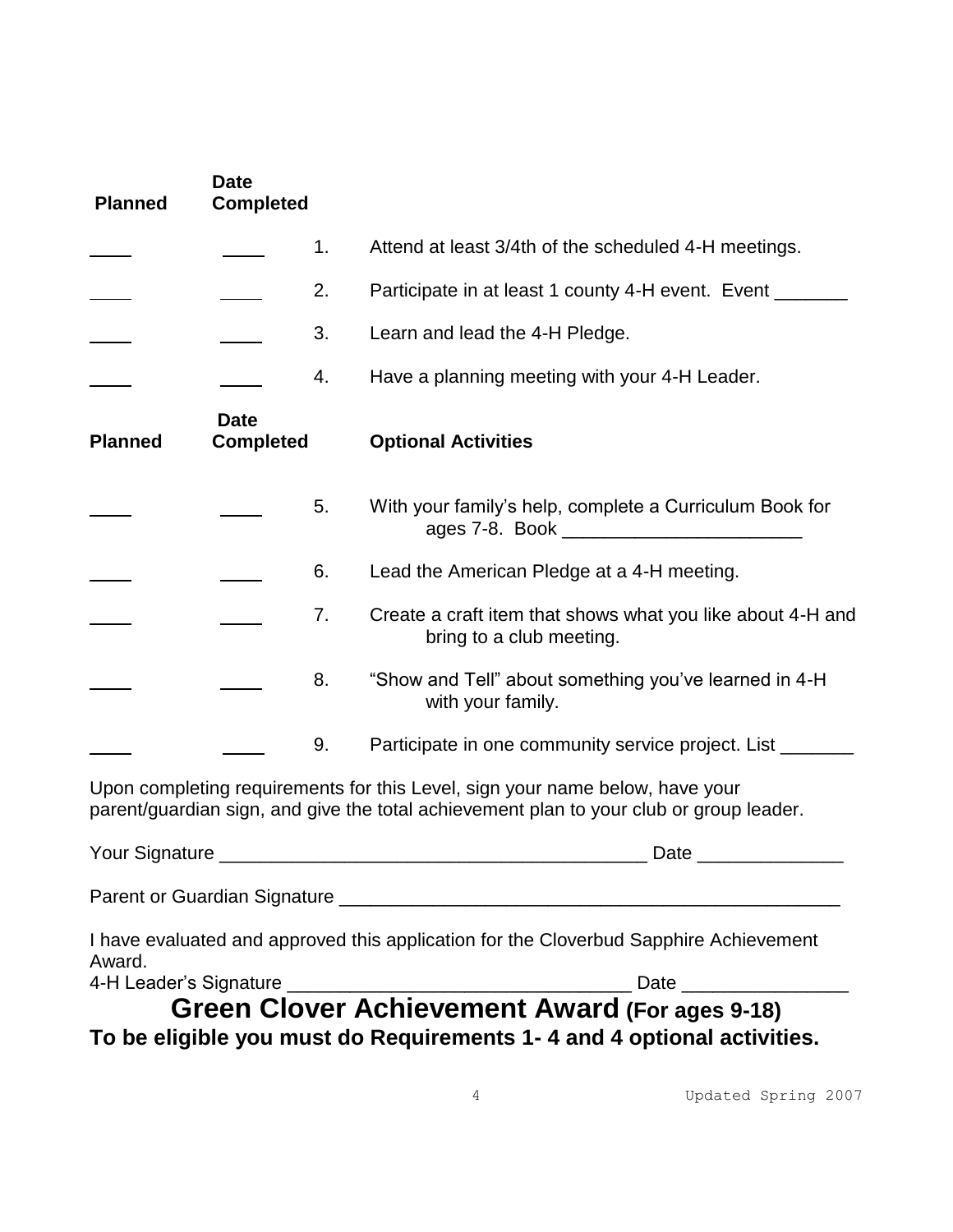| <b>Planned</b>                                                                                                                                                          | <b>Date</b><br><b>Completed</b> |     |                                                                                                                                              |
|-------------------------------------------------------------------------------------------------------------------------------------------------------------------------|---------------------------------|-----|----------------------------------------------------------------------------------------------------------------------------------------------|
|                                                                                                                                                                         |                                 | 1.  | Attend at least 3/4th of the scheduled 4-H meetings                                                                                          |
|                                                                                                                                                                         |                                 | 2.  | Complete and turn in at least one project record book to<br>your 4-H leader. Project _____________________                                   |
|                                                                                                                                                                         |                                 | 3.  | Participate in at least 1 county 4-H event. Event ______                                                                                     |
|                                                                                                                                                                         |                                 | 4.  | Have a planning meeting with your 4-H Leader.                                                                                                |
| <b>Planned</b>                                                                                                                                                          | <b>Completed</b>                |     | <b>Optional Activities</b>                                                                                                                   |
|                                                                                                                                                                         |                                 | 5.  | Have a parent or other adult to attend at least two club or<br>group meetings.                                                               |
|                                                                                                                                                                         |                                 | 6.  | Learn what county and 4-H district you are in:                                                                                               |
|                                                                                                                                                                         |                                 | 7.  | Exhibit at least one 4-H project. What exhibited?                                                                                            |
|                                                                                                                                                                         |                                 | 8.  | Give a talk about your 4-H project before a group. Topic:<br>Where? _______________                                                          |
|                                                                                                                                                                         |                                 | 9.  | Participate in one community service project. List _______                                                                                   |
|                                                                                                                                                                         |                                 | 10. | Attend 4-H District Activity Day.                                                                                                            |
| Upon completing requirements for this Level, sign your name below, have your<br>parent/guardian sign, and give the total achievement plan to your club or group leader. |                                 |     |                                                                                                                                              |
|                                                                                                                                                                         |                                 |     |                                                                                                                                              |
|                                                                                                                                                                         |                                 |     |                                                                                                                                              |
|                                                                                                                                                                         |                                 |     | I have evaluated and approved this application for the Green Clover Achievement Award.                                                       |
|                                                                                                                                                                         |                                 |     |                                                                                                                                              |
|                                                                                                                                                                         |                                 |     | You must have already received the Green Clover Achievement Award.<br>To be eligible you must do Requirements 1-5 and 5 optional activities. |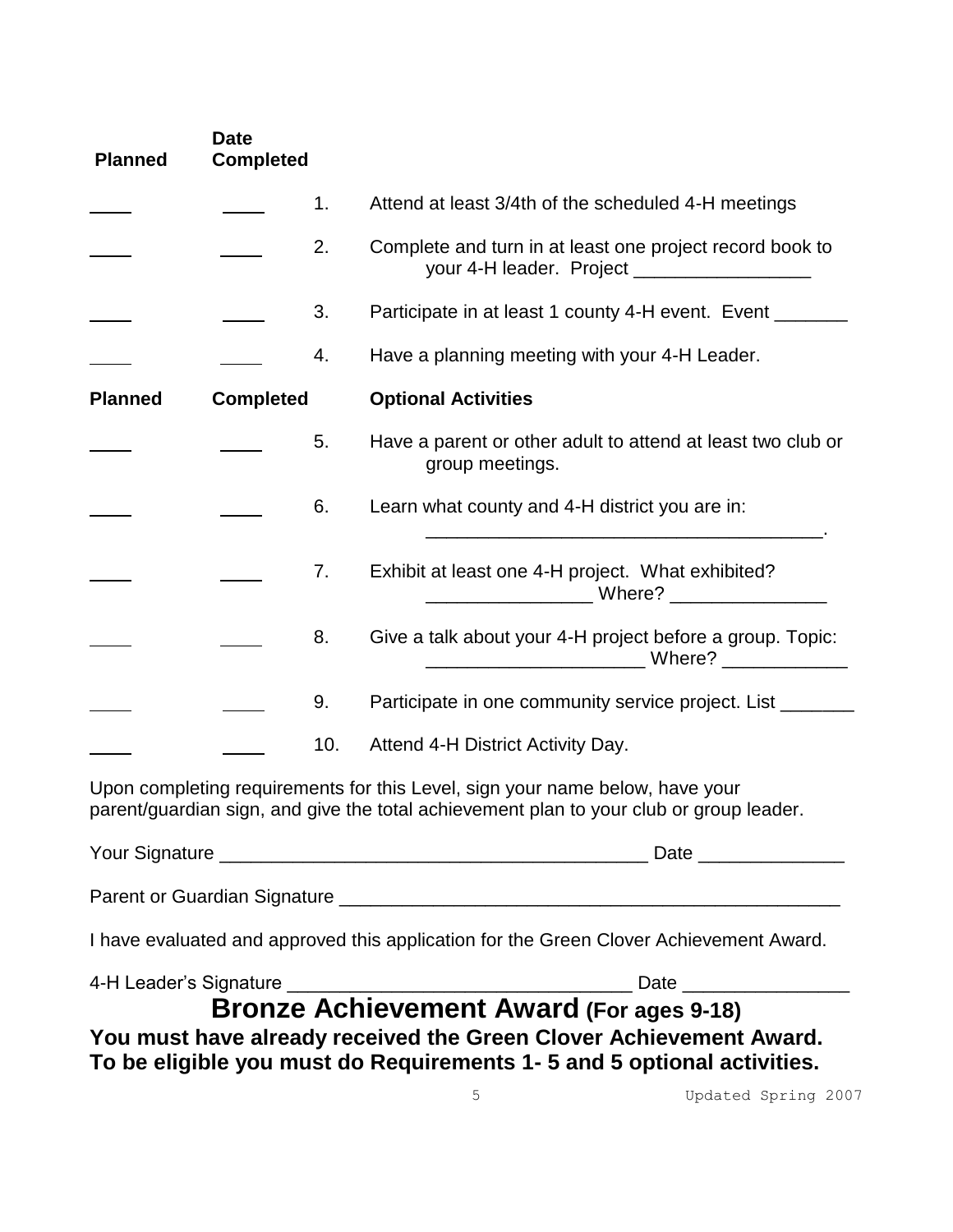| <b>Planned</b> | <b>Date</b><br><b>Completed</b> |     |                                                                                                                       |
|----------------|---------------------------------|-----|-----------------------------------------------------------------------------------------------------------------------|
|                |                                 | 1.  | Attend at least 3/4th of the scheduled 4-H meetings                                                                   |
|                |                                 | 2.  | Complete and turn in at least two project record books to 4-<br>H Club leader. Books _______________________          |
|                |                                 | 3.  | Give Presentation or talk at 4-H meeting. Topic:                                                                      |
|                |                                 | 4.  | Participate in at least one community service project.                                                                |
|                |                                 | 5.  | Have a planning meeting with your 4-H Leader.                                                                         |
| <b>Planned</b> | <b>Completed</b>                |     | <b>Optional Activities</b>                                                                                            |
|                |                                 | 6.  | Work on a committee in your club or county. List:                                                                     |
|                |                                 | 7.  | Attend County Achievement Program.                                                                                    |
|                |                                 | 8.  | Participate in a county, district, or state contest (speaking,<br>talent, judging, shows). Type: ____________________ |
|                |                                 | 9.  | Participate in another countywide activity. List _________                                                            |
|                |                                 | 10. | Be on a program at a local club meeting (ex: Lions,                                                                   |
|                |                                 | 11. | Self Determined goal; approved by 4-H Club Leader.                                                                    |
|                |                                 |     |                                                                                                                       |
|                |                                 | 12. | Participate in North Carolina 4-H Congress.                                                                           |
|                |                                 | 13. | Exhibit at least one 4-H project. What exhibited?<br>_ Where? ___________________                                     |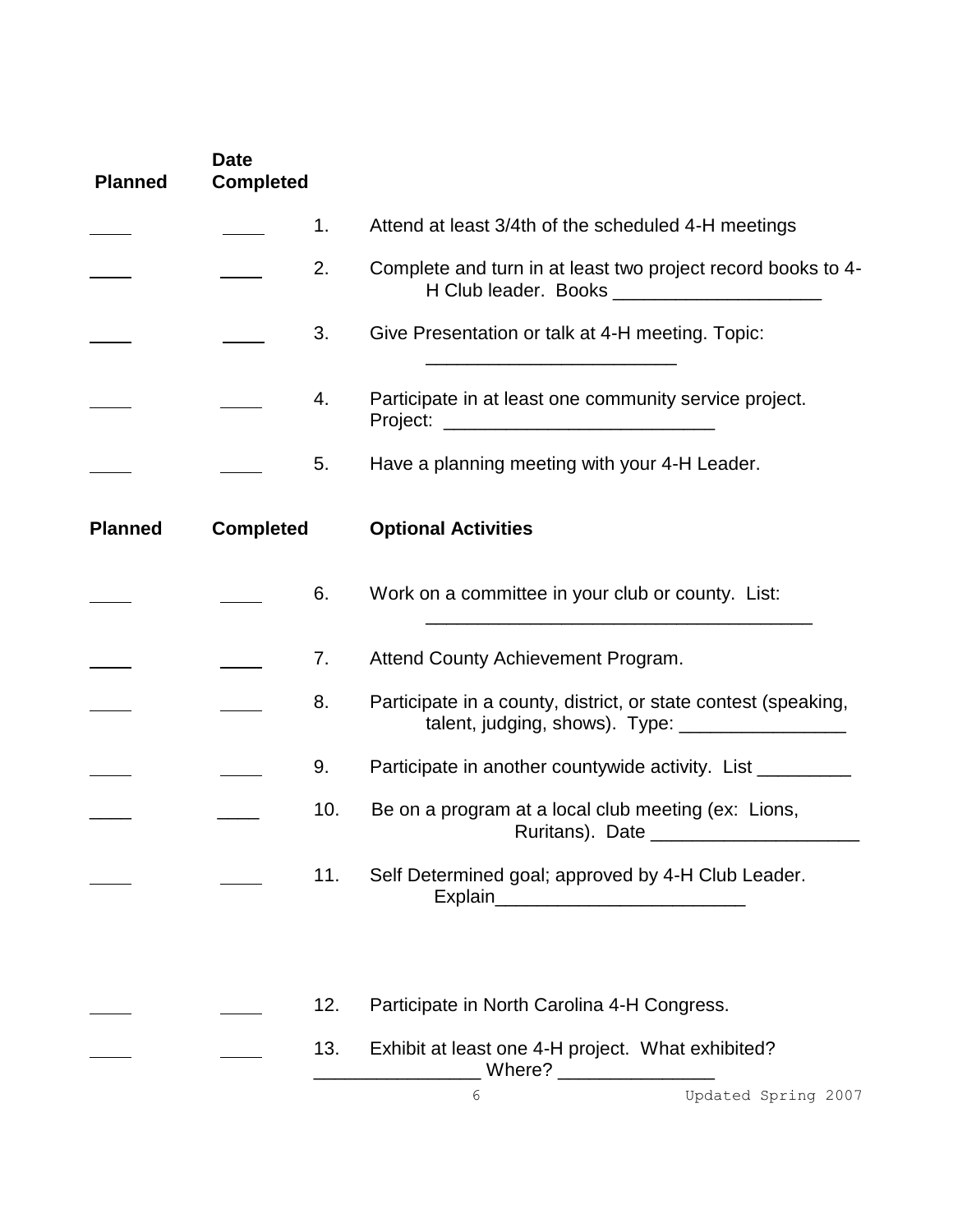Upon completing requirements for this Level, sign your name below, have your parent/guardian sign, and give the total achievement plan to your club or group leader.

| Your Signature                                                                                                  | Date |
|-----------------------------------------------------------------------------------------------------------------|------|
| Parent or Guardian Signature League and Contract and Contract of Contract of Contract of Contract of Contract o |      |
| I have evaluated and approved this application for the Bronze Achievement Award.                                |      |
| 4-H Leader's Signature <b>Example 2018</b>                                                                      | Date |

**Silver Achievement Award (For ages 9-18) You must have already received the Green Clover and Bronze Achievement Awards.**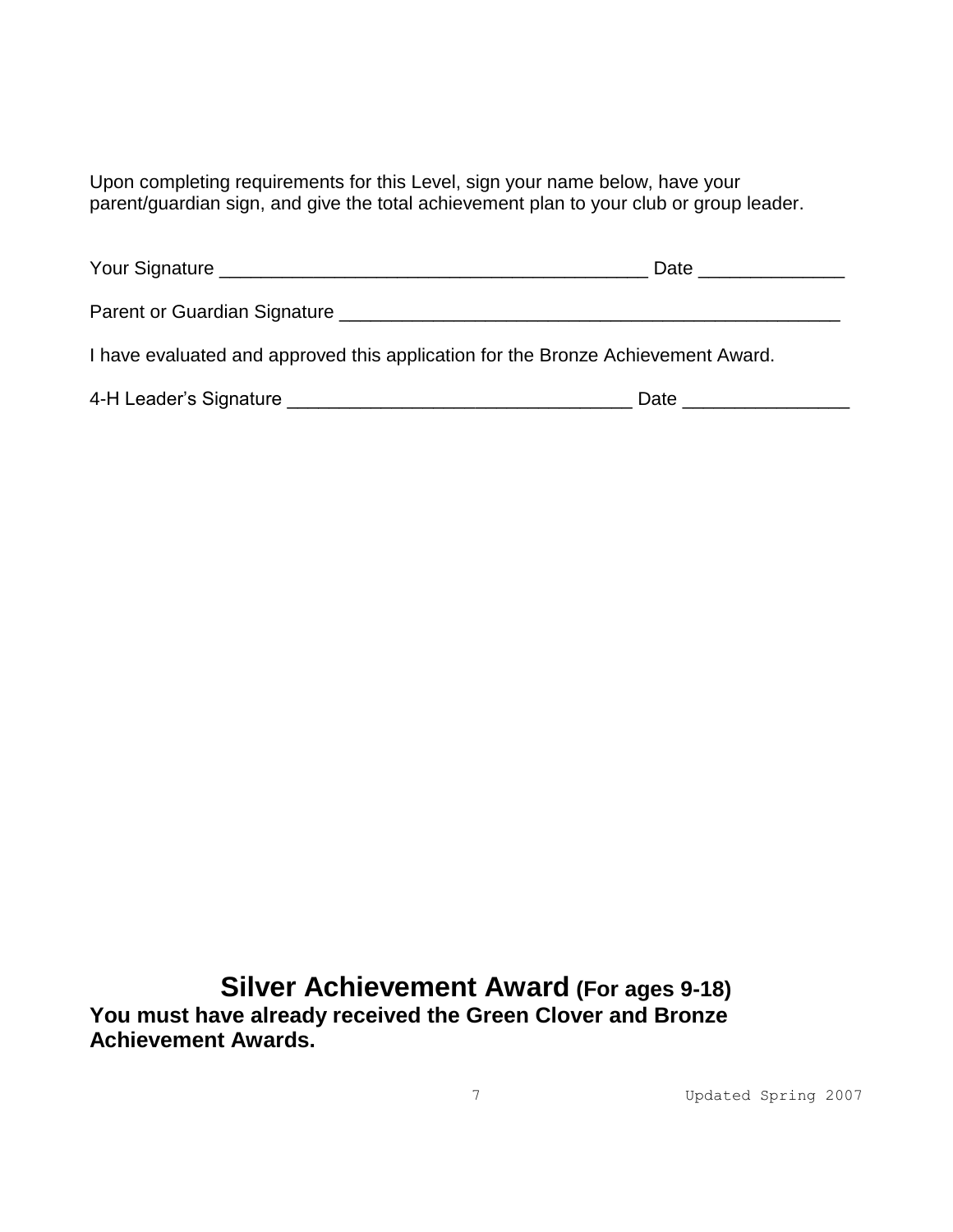### **To be eligible you must do Requirements 1- 7 and 8 optional activities.**

| <b>Planned</b> | <b>Date</b><br><b>Completed</b> |     |                                                                                                                 |
|----------------|---------------------------------|-----|-----------------------------------------------------------------------------------------------------------------|
|                |                                 | 1.  | Attend at least 3/4th of the scheduled 4-H meetings                                                             |
|                |                                 | 2.  | Complete and turn in at least three project record books to<br>4-H Club leader. Books _________________________ |
|                |                                 | 3.  | Give Presentation or talk at 4-H meeting. Topic:                                                                |
|                |                                 | 4.  | Participate in at least two community service projects.                                                         |
|                |                                 | 5.  | Work on a committee in your club or county. List:                                                               |
|                |                                 | 6.  | Attend at least one County Council Meeting. Date                                                                |
|                |                                 | 7.  | Have a planning meeting with your 4-H Leader.                                                                   |
|                |                                 |     |                                                                                                                 |
| <b>Planned</b> | <b>Completed</b>                |     | <b>Optional Activities</b>                                                                                      |
|                |                                 | 8.  | Attend County Achievement Program.                                                                              |
|                |                                 | 9.  | Assist with County 4-H Camps if possible. List: ________                                                        |
|                |                                 | 10. | Participate in a county 4-H Entertains. Act: __________                                                         |
|                |                                 | 11. | Give a Presentation at County 4-H Activity Day. List                                                            |
|                |                                 | 12. | Participate in a District Retreat. Date: _________________                                                      |
|                |                                 | 13. | Give a 4-H talk or presentation at a local club meeting (ex:                                                    |
|                |                                 | 14. | Lions, Ruritans). Date ____________________<br>Give a speech at 4-H Meeting/Activity Contest. Title:            |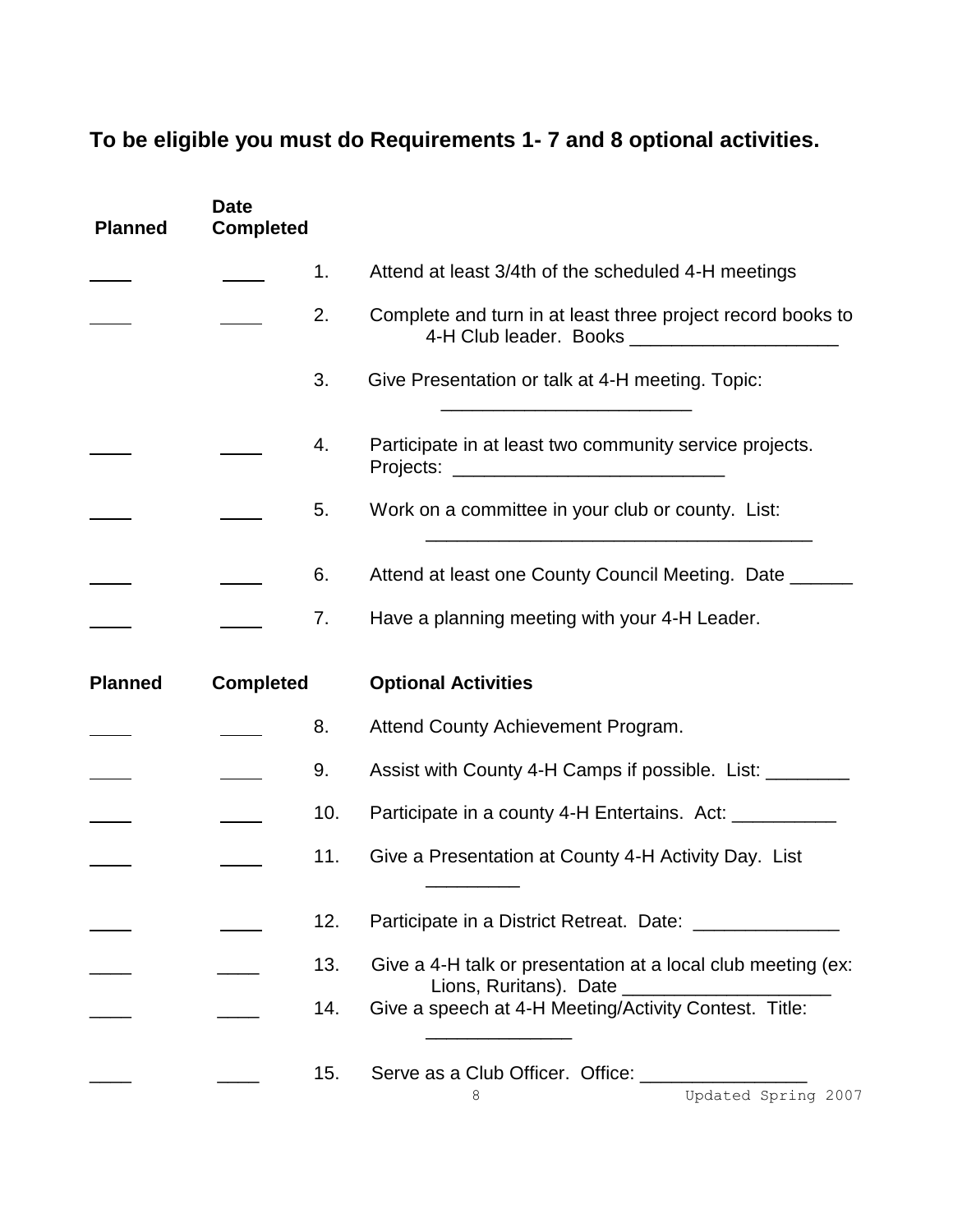|  | 16. | Self Determined goal; approved by 4-H Club Leader.<br>Explain<br>the contract of the contract of the contract of the contract of the contract of |
|--|-----|--------------------------------------------------------------------------------------------------------------------------------------------------|
|  | 17. | Participate in North Carolina 4-H Congress.                                                                                                      |
|  | 18. | Exhibit at least one 4-H project. What exhibited?<br>Where?                                                                                      |
|  | 19. | Participate in district or state 4-H Activity. What:                                                                                             |
|  | 20. | Recruit one young person for your club. Name                                                                                                     |

Upon completing requirements for this Level, sign your name below, have your parent/guardian sign, and give the total achievement plan to your club or group leader.

| Your Signature                                                                   | Date |
|----------------------------------------------------------------------------------|------|
| Parent or Guardian Signature                                                     |      |
| I have evaluated and approved this application for the Silver Achievement Award. |      |

| 4-H Leader's Signature<br>Date |
|--------------------------------|
|--------------------------------|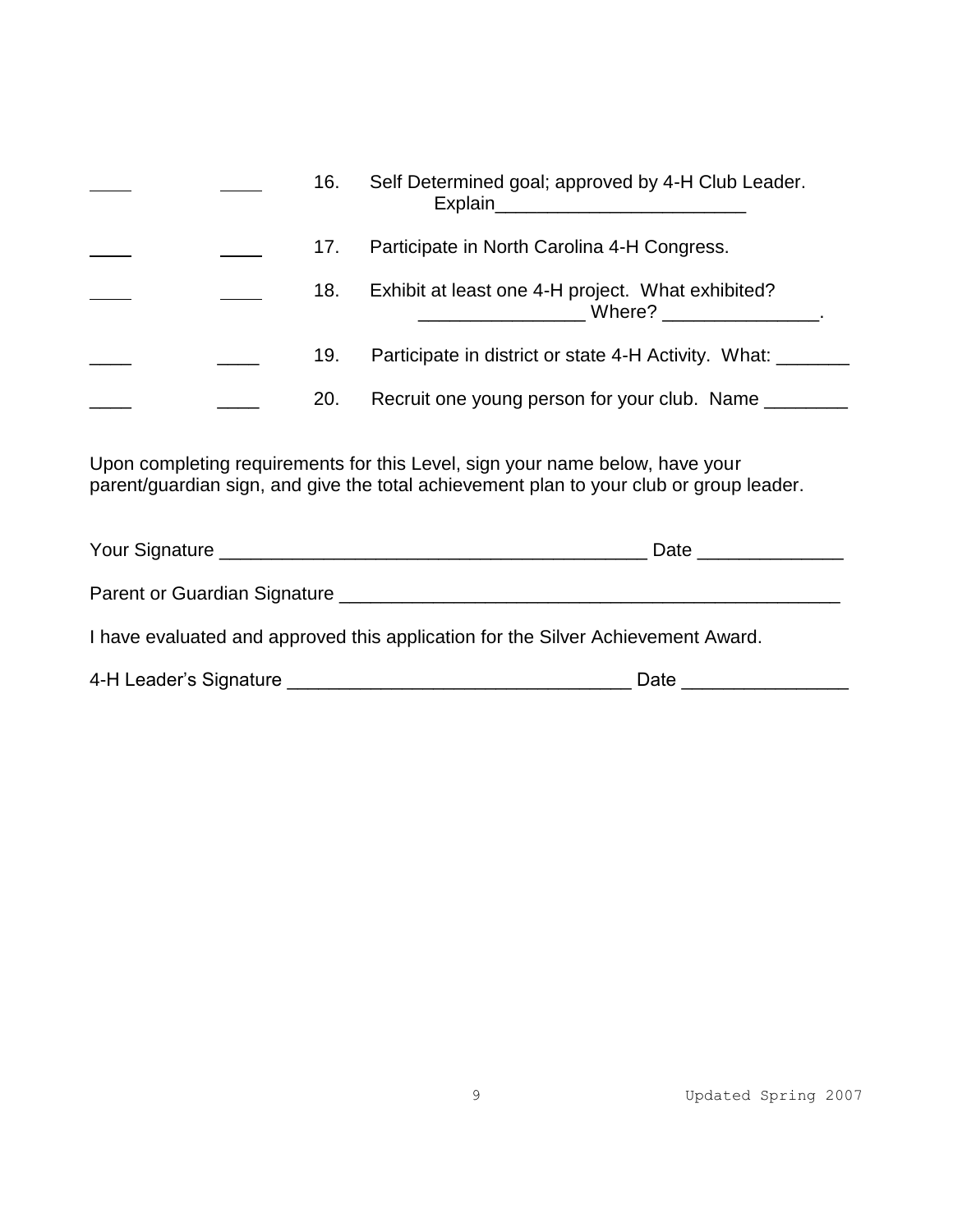## **Gold Achievement Award (For ages 9-18)**

You must have already received the Green Clover, Bronze and Silver **Achievement Awards.**

**To be eligible you must do Requirements 1- 7 and 10 optional activities.**

| <b>Planned</b> | <b>Date</b><br><b>Completed</b> |     |                                                                                                                 |
|----------------|---------------------------------|-----|-----------------------------------------------------------------------------------------------------------------|
|                |                                 | 1.  | Serve as Junior/Teen Leader in County Event or Activity or<br>at your club. List: ____________________________  |
|                |                                 | 2.  | Complete and turn in at least three project record books or<br>one Cumulative Record to 4-H Club leader. Books: |
|                |                                 | 4.  | Give Presentation or talk at 4-H meeting or other group.                                                        |
|                |                                 | 4.  | Participate in at least two community service projects.                                                         |
|                |                                 | 5.  | Serve as a chairman of a committee in your club or county.                                                      |
|                |                                 | 6.  | Attend at least one County Council Meeting. Date ______                                                         |
|                |                                 | 7.  | Have a planning meeting with your 4-H Leader.                                                                   |
| <b>Planned</b> | <b>Completed</b>                |     | <b>Optional Activities</b>                                                                                      |
|                |                                 | 8.  | Serve as a Leader in Training (LIT) at a State 4-H Camp.                                                        |
|                |                                 | 9.  | Volunteer at a community agency. # Hours: ___________                                                           |
|                |                                 | 10. | Participate in a county 4-H Entertains. Act: __________                                                         |
|                |                                 | 11. | Publish a news article related to 4-H.                                                                          |
|                |                                 | 12. | Participate in District Retreat. Date: ______________                                                           |
|                |                                 | 13. | Give a 4-H talk or presentation at a local club meeting (ex:<br>Updated Spring 2007<br>10                       |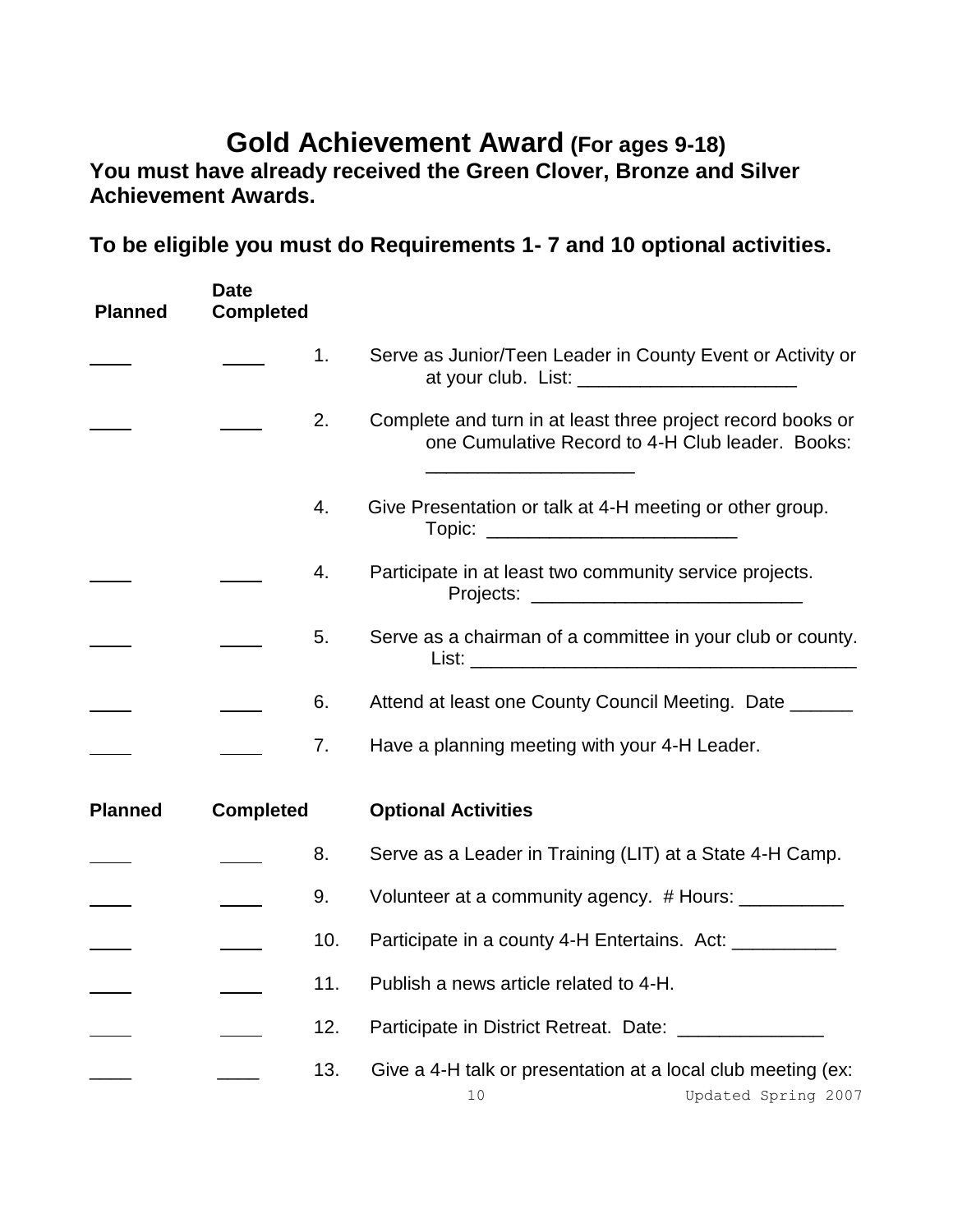Lions, Ruritans). Date

|  |  |     | Lions, Ruritans). Date ___                                                                                                                                              |
|--|--|-----|-------------------------------------------------------------------------------------------------------------------------------------------------------------------------|
|  |  | 14. | Give a speech at 4-H Meeting/Activity Contest. Title:                                                                                                                   |
|  |  | 15. | Serve as a County Council Officer and attend 2/3 of the<br>meetings. Office: __________________                                                                         |
|  |  | 16. | Self Determined goal; approved by 4-H Club Leader.                                                                                                                      |
|  |  | 17. | Plan and carry out an individual community service project.                                                                                                             |
|  |  | 18. | Exhibit at least one 4-H project. What exhibited?                                                                                                                       |
|  |  | 19. | Attend NC Citizenship Focus.                                                                                                                                            |
|  |  | 20. | Assist other 4-H'ers with a project. List:                                                                                                                              |
|  |  | 21. | Participate in the Application, Resume & Interview process.                                                                                                             |
|  |  | 22. | Attended National 4-H Congress. Date: ______________                                                                                                                    |
|  |  | 23. | Attended National 4-H Conference. Date: __________                                                                                                                      |
|  |  | 24. | Participate as a delegate in a 4-H Exchange Trip with<br>another county or state or serve as a host to a 4-H<br>delegate from another county or state.                  |
|  |  | 25. | Assist in organizing a new 4-H club. Explain your part in<br>planning for and helping with the organization of                                                          |
|  |  |     | Upon completing requirements for this Level, sign your name below, have your<br>parent/guardian sign, and give the total achievement plan to your club or group leader. |
|  |  |     |                                                                                                                                                                         |
|  |  |     |                                                                                                                                                                         |
|  |  |     | I have evaluated and approved this application for the Gold Achievement Award.                                                                                          |
|  |  |     |                                                                                                                                                                         |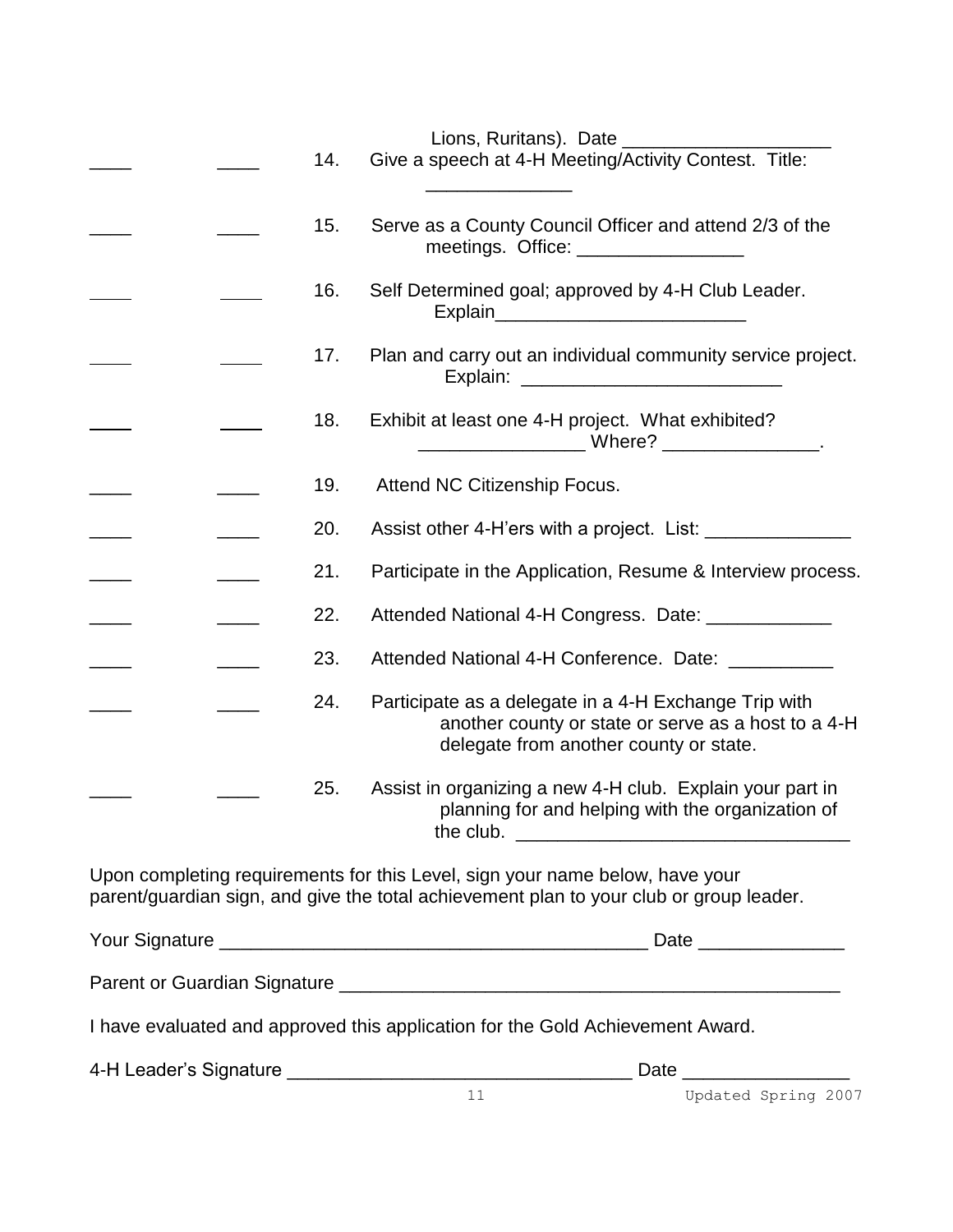## **Achievement Medal (For ages 13-18)**

**You must have already received the Green Clover, Bronze, Silver, and Gold Achievement Awards. The Achievement Medal is a special award for outstanding older 4-H'ers.**

**To be eligible you must:**

| <b>Planned</b>              | <b>Date</b><br><b>Completed</b> |    |                                                                                                                                                                                                                                                         |
|-----------------------------|---------------------------------|----|---------------------------------------------------------------------------------------------------------------------------------------------------------------------------------------------------------------------------------------------------------|
|                             |                                 | 1. | Meet Guidelines 1-7 for the Gold Achievement Award<br>(must be repeated).                                                                                                                                                                               |
|                             |                                 | 2. | Complete 20 optional activities. These can be selected<br>From activities in the silver or gold achievement<br>Awards. Items # 22 & 23 may not be repeated.<br>The same type of events may not be repeated twice.<br>(Example: Silver #10 and Gold #10) |
| <b>Required activities:</b> |                                 |    |                                                                                                                                                                                                                                                         |
| <b>Planned</b>              | <b>Date</b><br><b>Completed</b> |    |                                                                                                                                                                                                                                                         |
|                             |                                 | 1. | Serve as Junior/Teen Leader in County Event or Activity or                                                                                                                                                                                              |
|                             |                                 | 2. | Complete and turn in at least three project record books or<br>one Cumulative Record to 4-H Club leader. Books:                                                                                                                                         |
|                             |                                 | 5. | Give Presentation or talk at 4-H meeting or other group.<br>Topic: ____________________________                                                                                                                                                         |
|                             |                                 | 4. | Participate in at least two community service projects.                                                                                                                                                                                                 |
|                             |                                 | 5. | Serve as a chairman of a committee in your club or county.                                                                                                                                                                                              |
|                             |                                 | 6. | Attend at least one County Council Meeting. Date ______                                                                                                                                                                                                 |
|                             |                                 | 7. | Have a planning meeting with your 4-H Leader.<br>Updated Spring 2007<br>12                                                                                                                                                                              |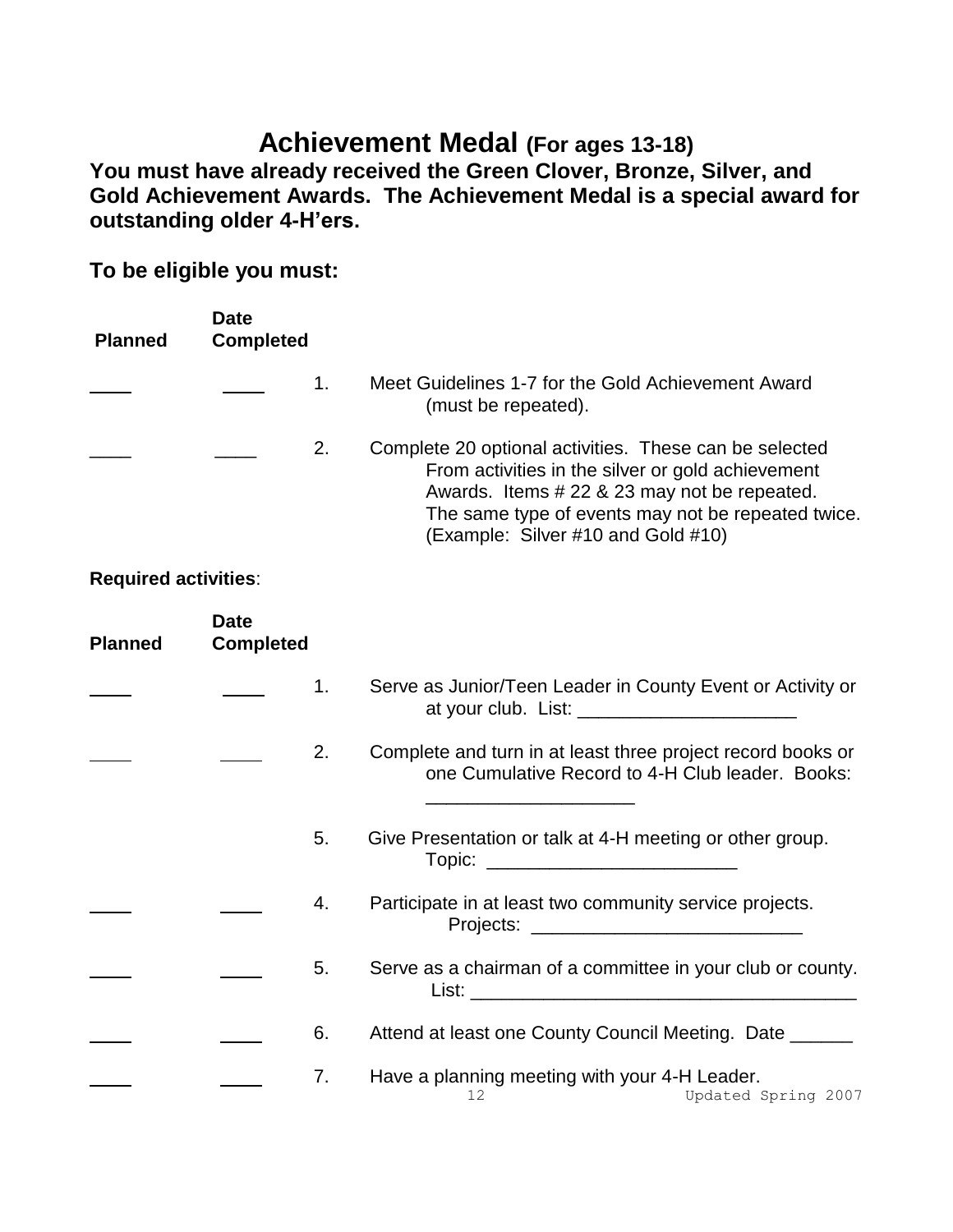### **Silver Optional Activities**

### **Gold Optional Activities**

| <b>Planned</b> | <b>Date</b><br><b>Completed</b> |                      | <b>Activity</b>                         | <b>Planned</b>                                    | <b>Date</b><br><b>Completed</b> | <b>Activity</b>        |
|----------------|---------------------------------|----------------------|-----------------------------------------|---------------------------------------------------|---------------------------------|------------------------|
|                |                                 | 8.                   |                                         | $\frac{1}{2}$ and $\frac{1}{2}$ and $\frac{1}{2}$ |                                 |                        |
|                |                                 | 9.                   |                                         |                                                   |                                 | 9.                     |
|                |                                 | 10.                  |                                         | $\frac{1}{1}$                                     | $\overline{\phantom{a}}$        | 10. $\qquad \qquad$    |
|                |                                 | 11.                  |                                         | $\frac{1}{1}$                                     | $\frac{1}{2}$ and $\frac{1}{2}$ |                        |
|                |                                 | 12.                  | <u>___________________</u> _            |                                                   | $\sim 10^{11}$                  | 12. $\qquad$           |
|                |                                 | 13.                  |                                         | $\frac{1}{1}$                                     |                                 |                        |
|                |                                 | 14.                  | <u> Liberal Communication</u>           | $\frac{1}{1}$                                     | $\mathcal{L}^{\text{max}}$      | 14. $\qquad$           |
|                |                                 | 15.                  |                                         |                                                   |                                 | 15.                    |
|                |                                 | 16.                  |                                         | $\frac{1}{1}$                                     |                                 |                        |
|                |                                 | 17.                  |                                         | $\frac{1}{1}$                                     | $\frac{1}{2}$ and $\frac{1}{2}$ | 17. $\qquad \qquad$    |
|                |                                 | 18.                  | <u> 1990 - Johann Barn, mars et al.</u> |                                                   | $\sim$                          | 18. $\qquad$           |
|                |                                 | 19.                  |                                         | $\frac{1}{1}$                                     | $\frac{1}{2}$ and $\frac{1}{2}$ | 19. $\qquad$           |
|                |                                 | 20.                  |                                         | $\frac{1}{1}$                                     |                                 | 20.                    |
|                |                                 |                      |                                         |                                                   |                                 |                        |
|                |                                 | $\blacksquare$       |                                         |                                                   |                                 | 22. _____________      |
|                |                                 |                      |                                         |                                                   |                                 | $\frac{23}{\sqrt{23}}$ |
|                |                                 | and the state of the |                                         |                                                   |                                 | 24. $\qquad$           |
|                |                                 |                      |                                         |                                                   |                                 | 25.                    |